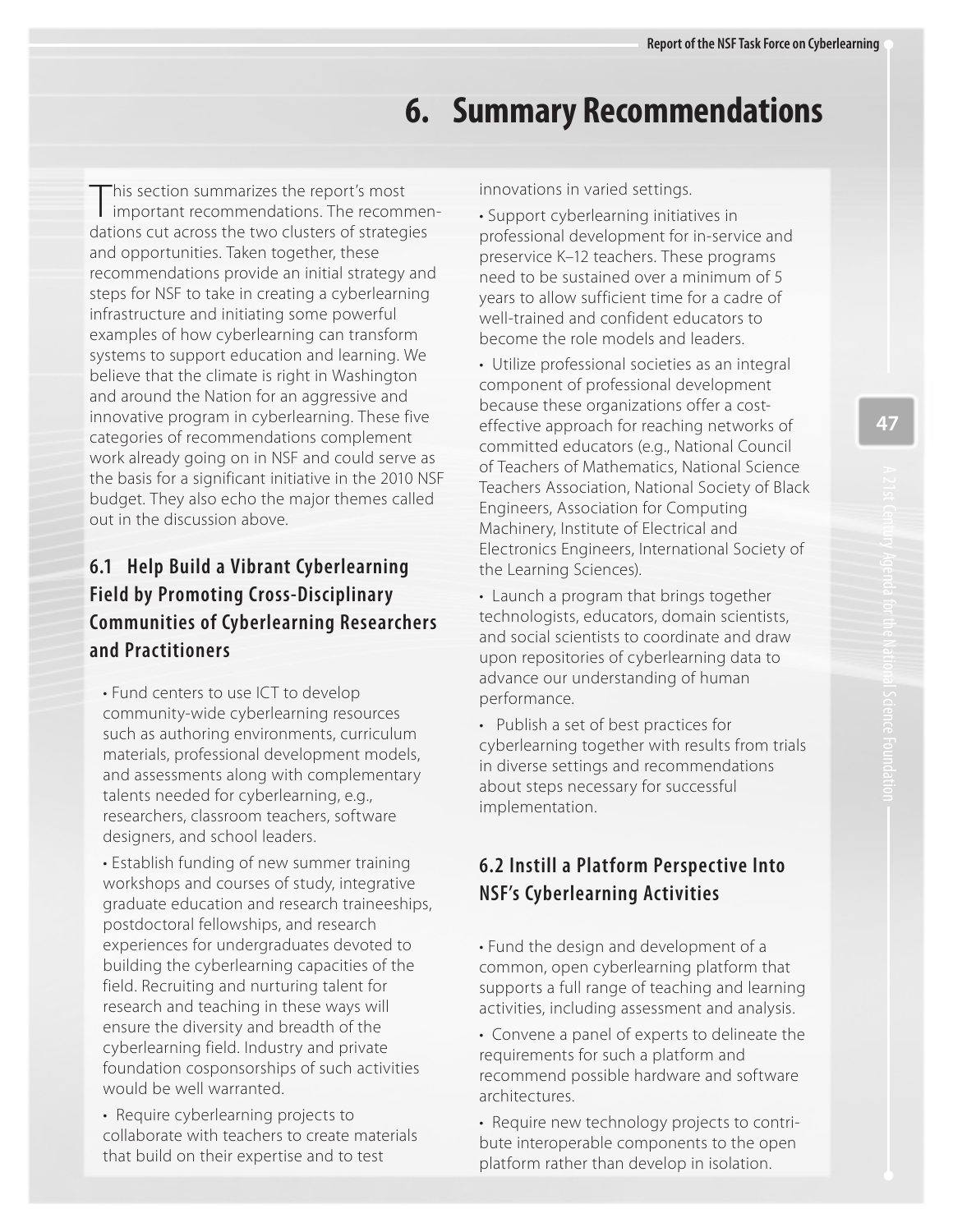that will be deployed on the platform for • Arrange for promising innovations to be utilized for the design of high-value resources impact of nationwide scope.

 • Maintain a tested collection of learning modules on the platform that teachers can easily integrate into their practice.

 these modules to incorporate them into a full curriculum, customize them for specific goals, effective pedagogy, align assessment with instruction, and create professional • Design effective supports for those using author new materials that incorporate development that takes advantage of the same technologies.

• Establish a small office to monitor the growth and health of this infrastructure and to propose strategies to improve its health.

 consideration of the future of the programs in light of recent developments in • Empanel reviews of the NSDL and the ITEST programs, with a charge that includes cyberinfrastructure broadly.

#### **6.3 Emphasize the Transformative Power of ICT for Learning, From K to Gray**

 • Fund programs that tap the educational potential of the vast new flows of scientific data on the Web.

 • Mount a program to stimulate the development of remote and virtual laboratories, including interactive simulations, and use of sensor networks and probeware as ways to design, deliver, and support this type national resources, and to explore effective of instruction.

 • Fund research that highlights the educational use of information tools that operate seamlessly across formal and informal computers, mobile devices, and newly emerging information and communications platforms. Assess ethical practices in the use of scientific data and of learner data in learning environments and across traditional

 cyberlearning by convening or coconvening a workshop.

 • Fund foundational studies that restructure interactive, representational, and data-mining STEM knowledge domains using the capabilities of the cyberinfrastructure.

 • Accelerate the development of the partnerships with companies that are pioneering advances to the cyberinfrastructure and other foundations (e.g., Gates, Hewlett, Kaufmann, MacArthur, Mellon) and Government agencies that are cyberlearning field by establishing synergistic funding related initiatives and programs.

#### **6.4 Adopt Programs and Policies to Promote Open Educational Resources**

• Require NSF grant proposals to include clear intellectual property statements about the deployment of educational materials funded by NSF.

 • Require all educational materials produced Commons licenses, to facilitate automated searching and processing and permit with NSF funding to be made available on the Web using one of the family of Creative unrestricted reuse and recombination.

 that carefully considers strategies for the sustainability of the education materials funded by NSF. • Require grant proposals to contain a section

 • Have NSF launch a program to demonstrate sustainable models for providing open educational resources.